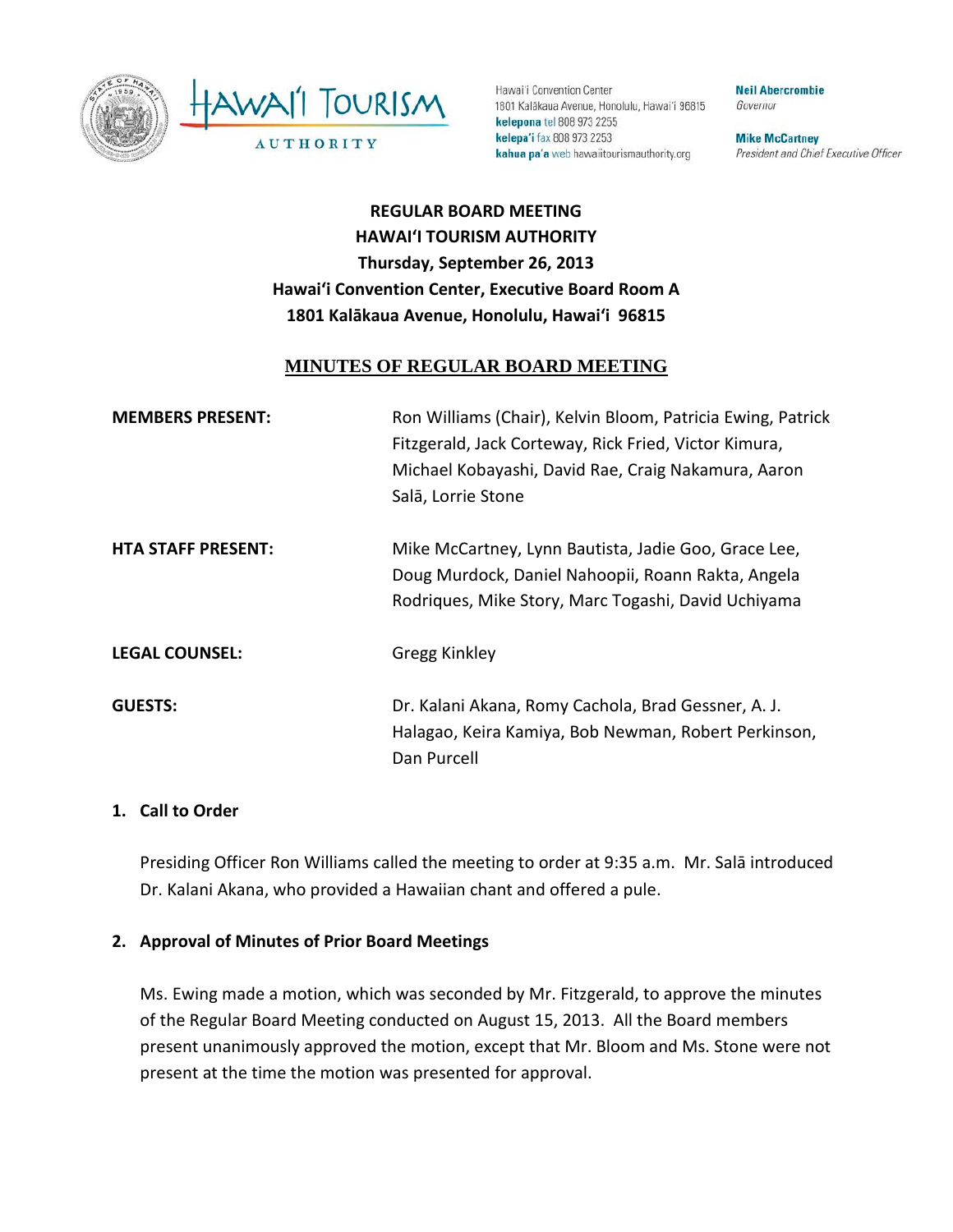Mr. Kimura made a motion, which was seconded by Ms. Ewing, to approve the minutes of the Special Board Meeting conducted on August 21, 2013. All the Board members present also unanimously approved the motion, except that Mr. Bloom and Ms. Stone were not present at the time the motion was presented for approval.

## **3. Report of the Chief Executive Officer Relating to the Implementation of the State Tourism Strategic Plan Initiatives and/or Staffs' Current Assessments of the Major Market Areas**

Mr. McCartney reported on the recent media reports of artwork at the convention center being covered. He stated that during a meeting of the Council of Native Hawaiian Advancement, a concern was expressed regarding a large mural that included a depiction of Hawaiian bones that was deemed offensive by members within the Native Hawaiian community. In response to the concern, he made a "personal decision" to cover the mural "out of respect." After the Meeting was over, there were numerous conversations "with" various parties about how they felt and not "at" each other. He subsequently apologized to the artist and his attorney, who during a "genuine conversation" explained the federal law that recognized a "moral right" to protect the artist's work. Mr. McCartney stated that as a result of his meetings, "there would be more meetings with the parties to develop a better understanding and mutual respect of each party's position" and that "we are moving forward in a positive manner." In response to a question from Mr. Fried whether Mr. McCartney met with the Hawai'i State Foundation on Culture and the Arts, Mr. McCartney noted that he met with the Hawai'i State Foundation on Culture and the Arts on numerous occasions.

Mr. McCartney continued his report with a discussion of the traffic concern at the Laniakea Beach caused by a large number of visitors viewing the turtles. HTA conducted a survey of the people crossing the street to view the turtles on a particular day and determined that approximately 2,400 people had crossed the street on that one day. He has attended meetings with the "stakeholders" and believes that the issue is "not about how many visitors, it is about safety." He added that visitors have many other places to view turtles, even in Waikiki. He will be working with the Department of Transportation in response to this concern.

Mr. McCartney discussed a concern related to visitors causing Kailua to be "overcrowded." He has heard "many sides" on this concern from the community. He stated that "every county is an island" and we need to listen and share concerns. The Kailua Neighborhood Board has asked HTA to inform them on how tourism has helped Kailua. Mr. Uchiyama reported that during a recent JATA meeting, the Japan delegation obtained a perception

2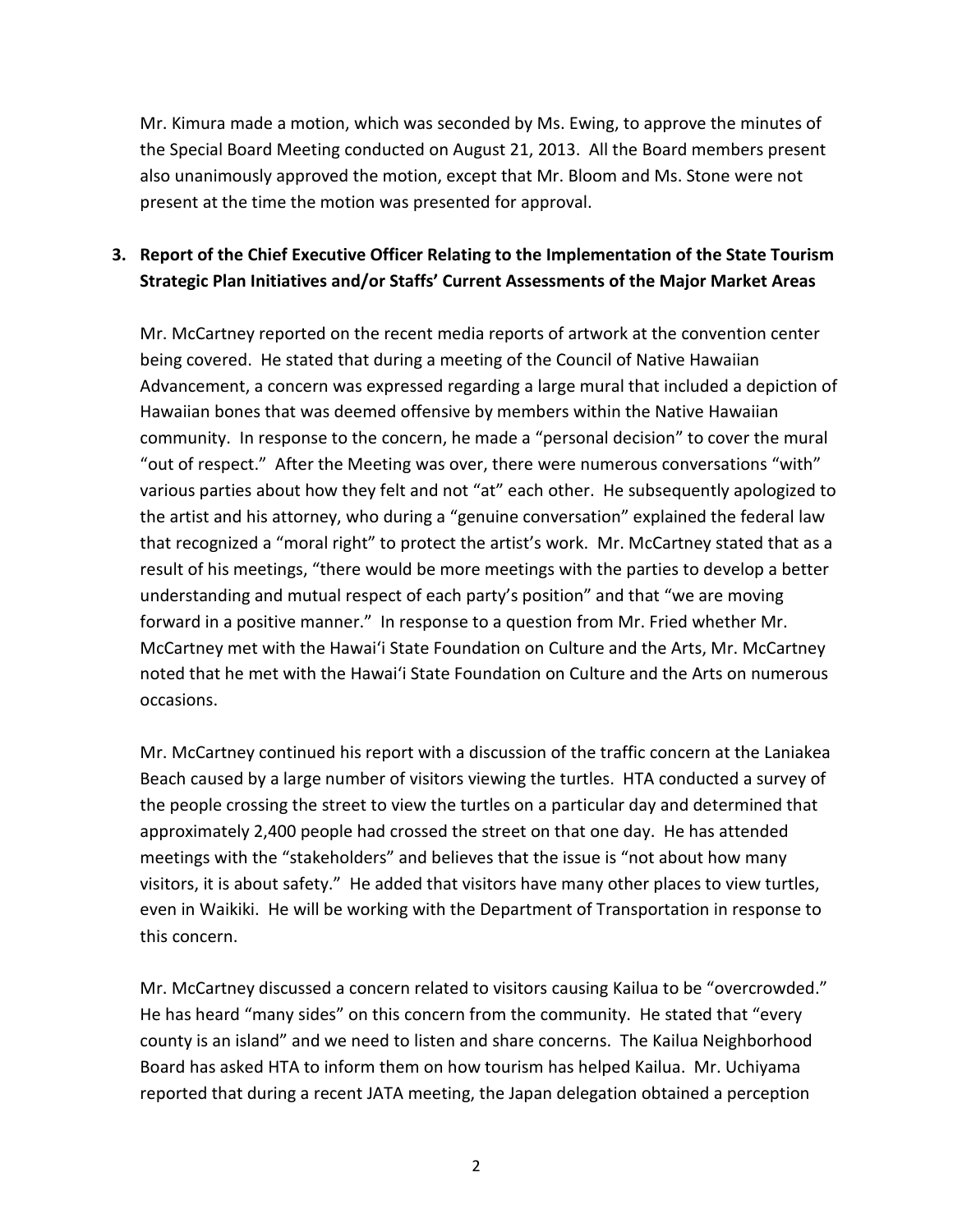that visitors are not welcome in Kailua. Mr. Williams responded that this matter "does not just affect Kailua but the entire State."

Mr. McCartney reported that in response to a Legislative provision, he will be convening a meeting with the counties on what to do with the Transient Accommodations Tax revenues and that HTA will be making recommendations to the Legislature at the next session.

He also reported that the Legislative Auditor is currently conducting its five-year legislative audit of HTA's major contractors. The HTA will be making improvements in response to the Auditor's recommendations.

Mr. McCartney referred to the budget worksheets that were presented to the Board for consideration when the FY 2014 budget was approved. In response to a request from the Board upon approval of the budget to receive quarterly updates of the budget worksheets, Mr. McCartney stated that staff would be providing the updates by posting the confidential document on the HTA website for only the Board members inspection.

Mr. McCartney provided a PowerPoint presentation, entitled "Key Hawai'i Tourism Indicators, September 2013." Generally, he referred to various key tourism related indicators and discussed how tourism helps Hawai'i by creating jobs and "keeping money in Hawai'i." He provided the actual results of the key tourism indicators for 2012, including total visitor expenditures, arrivals, air seats and length of stay. He further added that in 2012, the average length of stay was 9.33 days; State tax revenue reached \$1.58 billion; the tourism industry supported 167,000 jobs; and, that the average daily census of visitors reached 201,831. Mr. McCartney continued by discussing the following 2013 tourism targets (and percentage change year-over-year): visitor expenditures - - \$15.862 billion (10.7%); visitor days - - 79,189,436 (6.1%); visitor arrivals - - 8,505,640 (6.3%); per person per day spending - - \$200.30 (4.3%); per person per trip spending - - \$1,864.90 (4.1%); and, length of stay - - 9.31 (-0.2%).

Mr. McCartney discussed how the 2013 targets reflected various historical factors that impacted tourism, such as the 2001 U.S. recession and 9/11, the loss of Aloha and ATA Airlines and cruise ships, the H1N1 health epidemic, the 2009 recession, and the 2011 Japan tsunami. He also discussed the peaks and dips in the historical trends from 2002 to 2013 for visitor spending, state tax revenue, jobs, visitor arrivals, and air seat capacity. Hotel occupancy on each island during the period 2011 and 2012 was also discussed.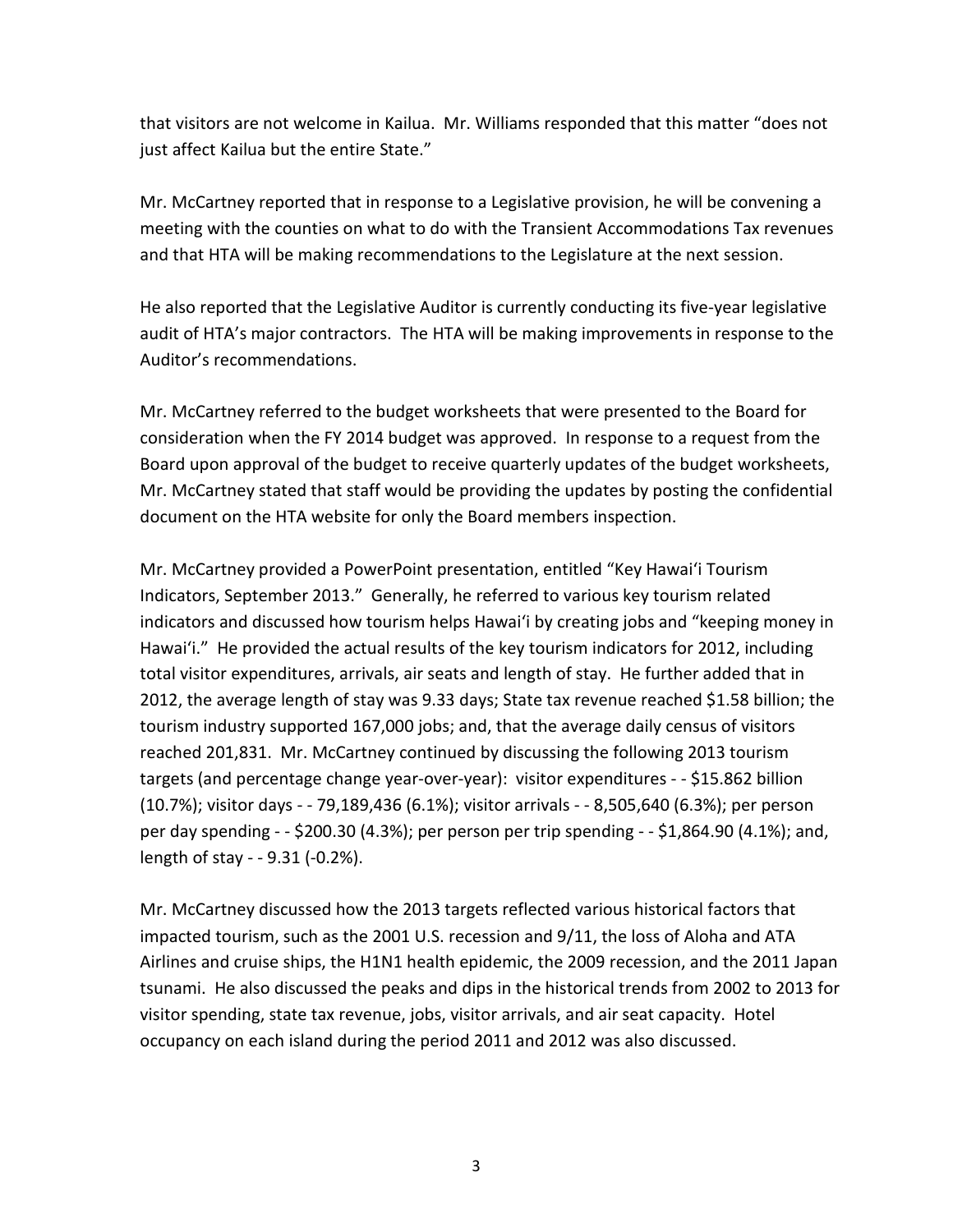Mr. McCartney initiated a discussion of the Hawai'i Convention Center. He noted that during the period 2003 to 2011, the average yearly cost to operate and manage the convention center was \$37,614,565; visitor expenditures generated through the convention center was \$543,600,000; state tax revenue generated was \$55,144,444; and, the return on investment was that for every \$1 spent by the State, the State received \$1.47.

He continued his discussion of the convention center by referring to "today's reality" of having more convention center space (supply) than the number of meetings in the U.S. market (demand); that we need to adjust and pivot our meetings, conventions, and incentive marketing strategy to focus on Asia and diversify our traditional leisure base; that HTA must be responsible and need to improve the return on investment for the State; and, that HTA will implement a three step plan to address these needs.

In response to a request by Mr. McCartney, Mr. Uchiyama discussed the 2014 marketing strategy to promote Hawai'i as a visitor destination through various marketing and experience elements, including the enhancement of strategic plans to incorporate marketing programs that drive travel demand, visitor arrivals and spending; support programs and events that enhance and promote Hawai'i's people, place and culture; rejuvenate and leverage the "Hawaiian islands" brand; focus efforts on increasing airlift to Hawai'i through multiple points of departure and arrival; and, diversify Hawai'i's portfolio of global and domestic major markets. Mr. Uchiyama referred to the following 2014 marketing outlook or goals: arrivals - - 8,753,755; length of stay - - 9.08 days; per person per day spend - - \$202.57; and, total expenditures - - \$16,100.3 billion.

Mr. Uchiyama reported that in regards to Access, United's LA to Hilo flight will be cancelled. However, he noted the various Hawaiian Air flights serving the LA market. He further reported that Vanilla Air, which is a subsidiary of ANA Airlines, is a domestic carrier with the intent of being a long haul carrier. He further added that Japan Airlines would be unveiling new marketing initiatives and new opportunities in Hawai'i.

In regards to Air China, Mr. Uchiyama reported that he has been meeting with them for the past five years regarding flights from Beijing. It is only recently that Air China is now interested in flights from Beijing beginning on January 21, 2014. He believes that Air China is starting its flights "the right way."

Mr. Uchiyama reported that he would be attending the "Route Conference" with Honolulu Airport officials. He has scheduled 30 meetings with airline officials, including Emeritus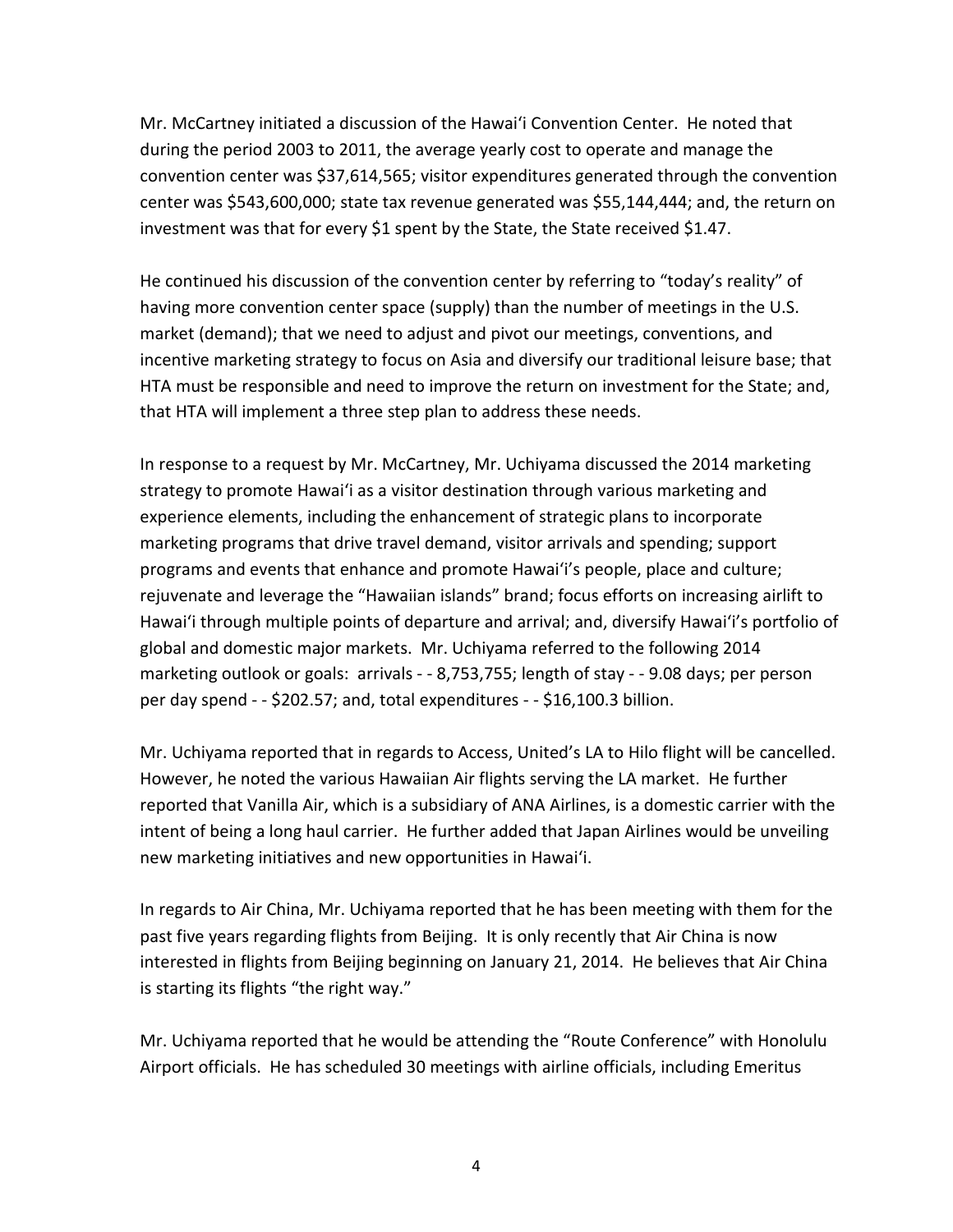Airlines. He stated that Emeritus Airlines has "freedom rights" that will allow it to go into a local market and pick up passengers to the final destination.

Mr. Uchiyama further reported he is working on managing the arrival of cruise ships so that we have a consistent flow of ships on each island and not several ships docked next to each other on the same island. He also reported that he is meeting with many organizations interested in investing in Hawai'i and that this is the same "progression we saw with the Japan market." In regards to the Food & Wine Festival, he reported that it was "very successful" with many pre-arrival visitors and hopes for "more traction" in the future to the neighbor islands as the event grows. Finally, in regards to Workforce, Mr. Uchiyama reported that he is working with the community colleges and University on "credit articulation" and that he is still working towards getting "tourism programs" in 26 high schools.

Mr. Salā expressed a concern related to "capacity" as a result of the increase in visitors. Mr. Uchiyama responded that the marketing contractors have been asked to "spread the business to the neighbor islands." He noted that Hawai'i Island as only a 62% occupancy rate and that Kaua'i has a lot of capacity.

Mr. Uchiyama expressed the need to continue working on making Kona Airport a new "port of entry." Mr. Fitzgerald reported that he attended a meeting with U.S. Representative Tulsi Gabbard, who is on the Homeland Security Committee and is very supportive of designating Kona Airport as a "port of entry."

Ms. Ewing reported that during her meetings with the community on Kaua'i to discuss recommendations for the tourism industry, "capacity was not an issue."

Mr. Rae noted that during a previous presentation by HTA's airline access contractor, it was reported that there was a lack of hotel capacity in Waikiki. Mr. Uchiyama stated that there is an 80% occupancy rate in Waikiki but that we still need to distribute our visitors to the neighbor islands. He added that the shoulder periods remains a difficult time to fill rooms and we need to better manage when the visitors travel to Hawai'i.

Mr. Fried noted that the "homeless problem is still an issue." Mr. McCartney reported that he has attended numerous meeting with all the stakeholders representing the Governor, Mayor, Legislature and City Council. He noted that the stakeholders are all "working together and not individually." There are lots of work to be done, including police training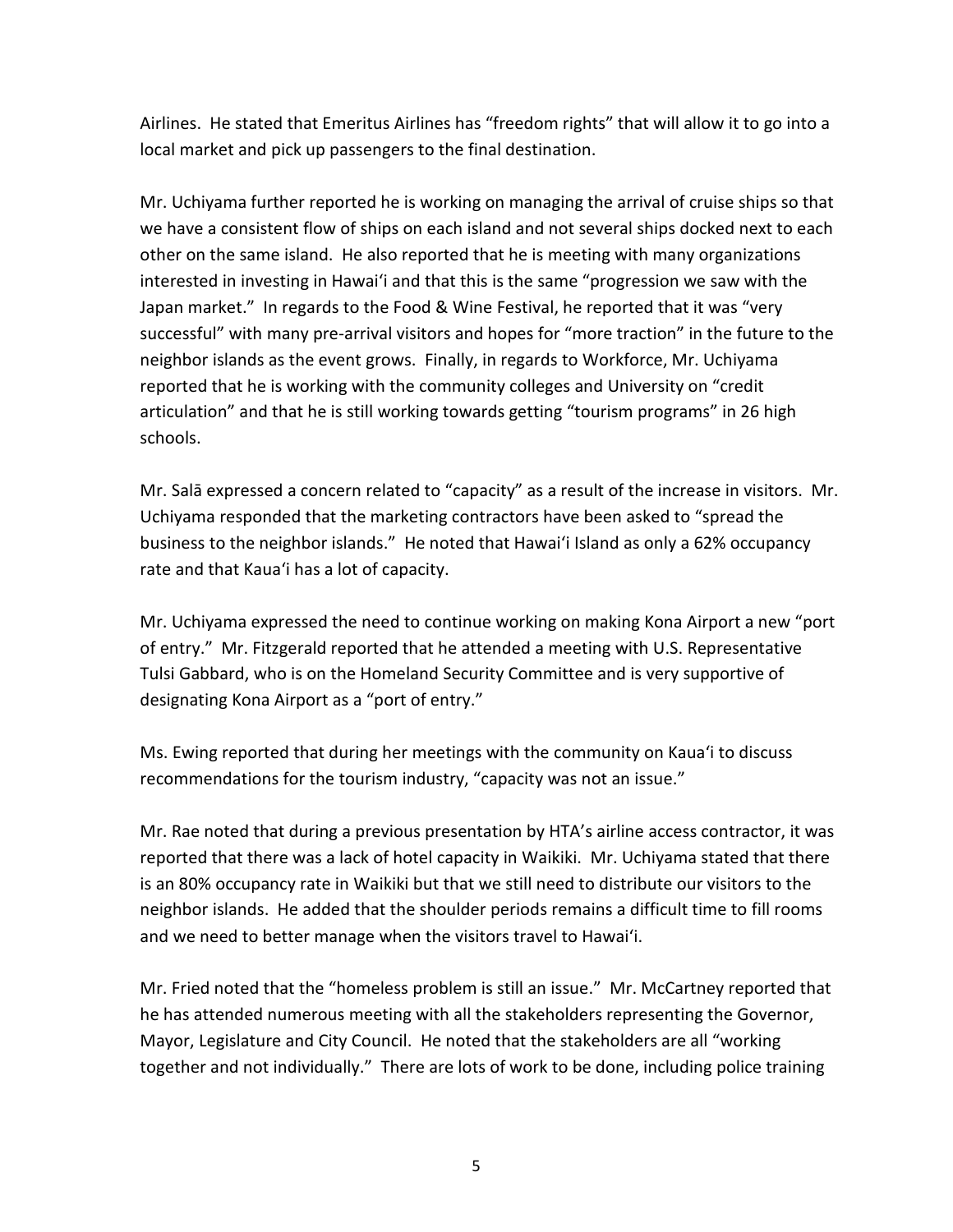on "compassionate disruption" when working with the homeless. There are "a lot more positives" and "not passing it off to another agency."

Mr. McCartney initiated a discussion of the competition Hawai'i is facing in the tourism industry. He discussed the "cyclical pattern" of airlift to Hawai'i by the airlines' response to various economic conditions to improve its yield and the resulting impact on passenger demand when the airlines increase or decrease fares. Mr. McCartney emphasized that Hawai'i, as a visitor destination, is competing against entire countries also promoting itself as a visitor destination. In 2013 year-to-date, Hawai'i ranks fourth in tourism market share behind Europe, Mexico and the Caribbean. He discussed the various methods or means that competing countries and other U.S. City destinations are "copying" Hawai'i's marketing strategy and plans.

At this time, Mr. Williams announced whether any member from the public would like to provide any testimony. Mr. Dan Purcell responded that he signed the "attendance sheet" but did not want to testify.

The meeting was recessed at 10:43 a.m. The meeting was reconvened at 10:57 a.m. (Ms. Lorrie Stone was present.)

### **4. Presentation and Discussion on Hawai'i Convention Center Transition**

Mr. Uchiyama reported that AEG was contracted as the new HTA contractor hired to operate, manage and market the Hawai'i Convention Center. He introduced Brad Gessner, VP of Convention Centers-AEG Facilities, and Bob Newman, Chief Operating officer-AEG Facilities. Mr. Gessner provided a PowerPoint presentation entitled "Hawai'i Convention Center Transition Update." Initially, he expressed his appreciation to SMG's General Manager, Randy Tanaka, for welcoming AEG.

Mr. Gessner stated that the primary transition priority was to "reactivate resources to address priorities." In regards to "Workforce," the priorities were for current staff to meet with the AEG team; provide an AEG orientation; initiate a new hire process; and, provide a benefits overview. It is AEG's desire to make the transition as seamless as possible.

In regards to "Operations and Infrastructure," AEG intends to conduct regular vendor meetings; conduct department head briefings; evaluate information technology and infrastructure; and, conduct an organizational chart review.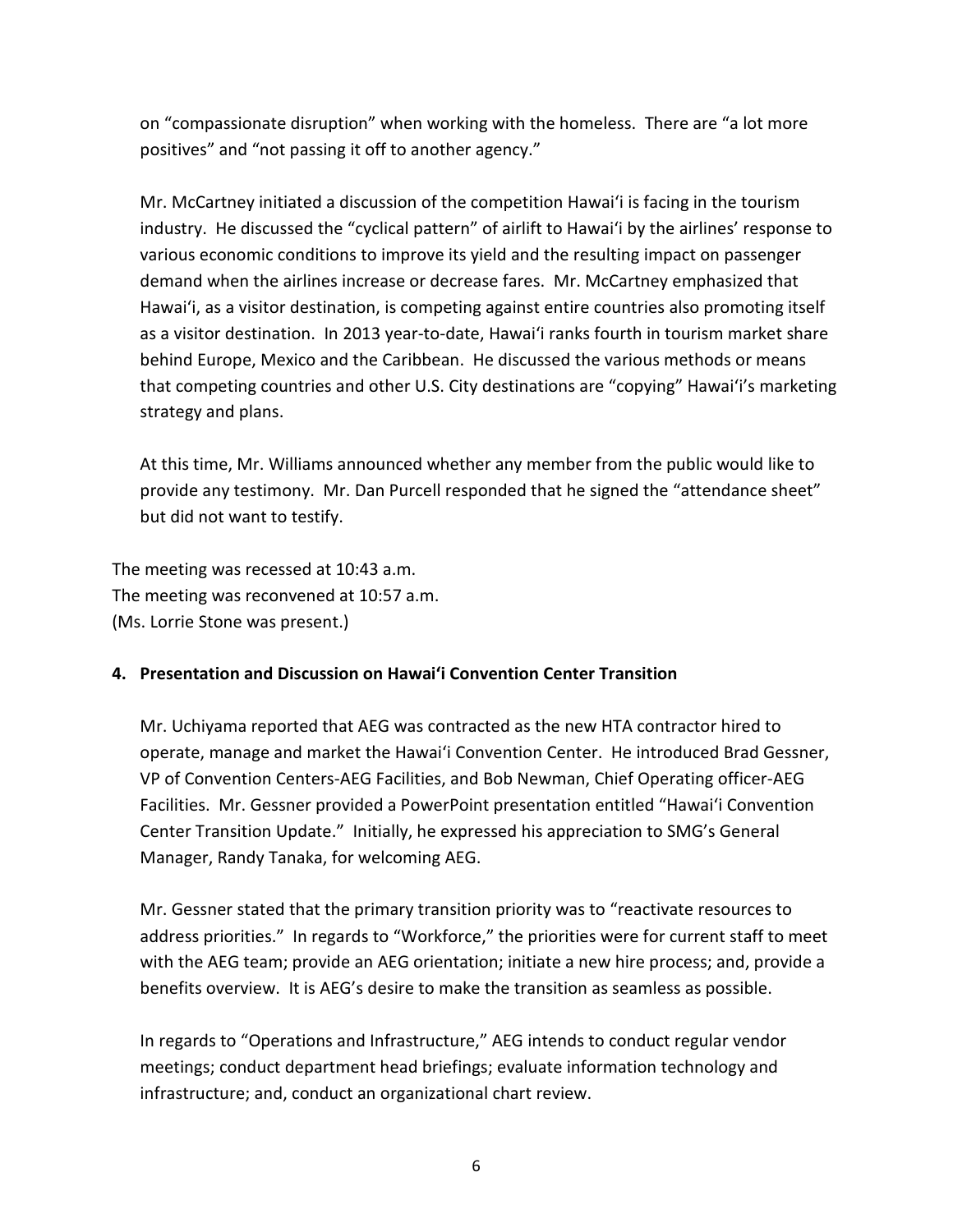In regards to "Moving Forward," AEG reported that it will conduct "strategic sourcing;" utilize "AEG Energy Services;" ensure workforce diversity; and, ensure "Sustainability." In regards to "Community Outreach," AEG is conducting an orientation on Hawaiian Culture; will focus on the Aloha Spirit; identity key visitor experience "touch points;" explore community engagement opportunities; begin the development of the Center for Hawaiian Music & Dance using the "Grammy Museum" as a model; and, offer internships.

In conclusion, Mr. Gessner discussed AEG's priorities in regards to "Sales & Services." He reported that AEG will begin integrating with the "Meet Hawai'i" sales plan; establish a "Partner Teleconference" process; indentify key industry events; analyze the current convention center sales structure; continue the current partner outreach; indentify global sales hospitality opportunities; and, implement a target sales program.

Ms. Stone asked why AEG chose to bid on the Hawai'i Convention Center RFP. Mr. Newman responded that the Hawai'i Convention Center provides a competitive advantage to rotate convention business from east to west. He noted that AEG has a strong business market segment and saw the Hawai'i Convention Center as a good opportunity.

In response to another question from Ms. Stone whether AEG has begun to talk with potential businesses and with current clients to come to the Hawai'i Convention Center, Mr. Lynx responded affirmatively and that AEG has direct contact with our current clients. He added that AEG also has many good clients that we have never thought about. Ms. Stone expressed the belief that AEG "has a more synergistic relationship with clients to develop leads as compared to the previous contractor." Mr. Uchiyama added that AEG's clients "travel offshore" and that they "have the budget to travel offshore." In the past, we were "chasing business that did not travel well."

In response to an inquiry from Ms. Ewing whether business would still be booked on a fiveyear window, Mr. Lynx responded that the window has "shrunk" and that the current window is now 16 to 18 months.

In response to a question from Mr. Kimura, Mr. Murdock responded affirmatively that the current contract with SMG requires it to transition current business to AEG. Mr. Murdock also reported "many of the transition work is going well."

(Mr. McCartney introduced Hawai'i State Representative Romy Cachola.)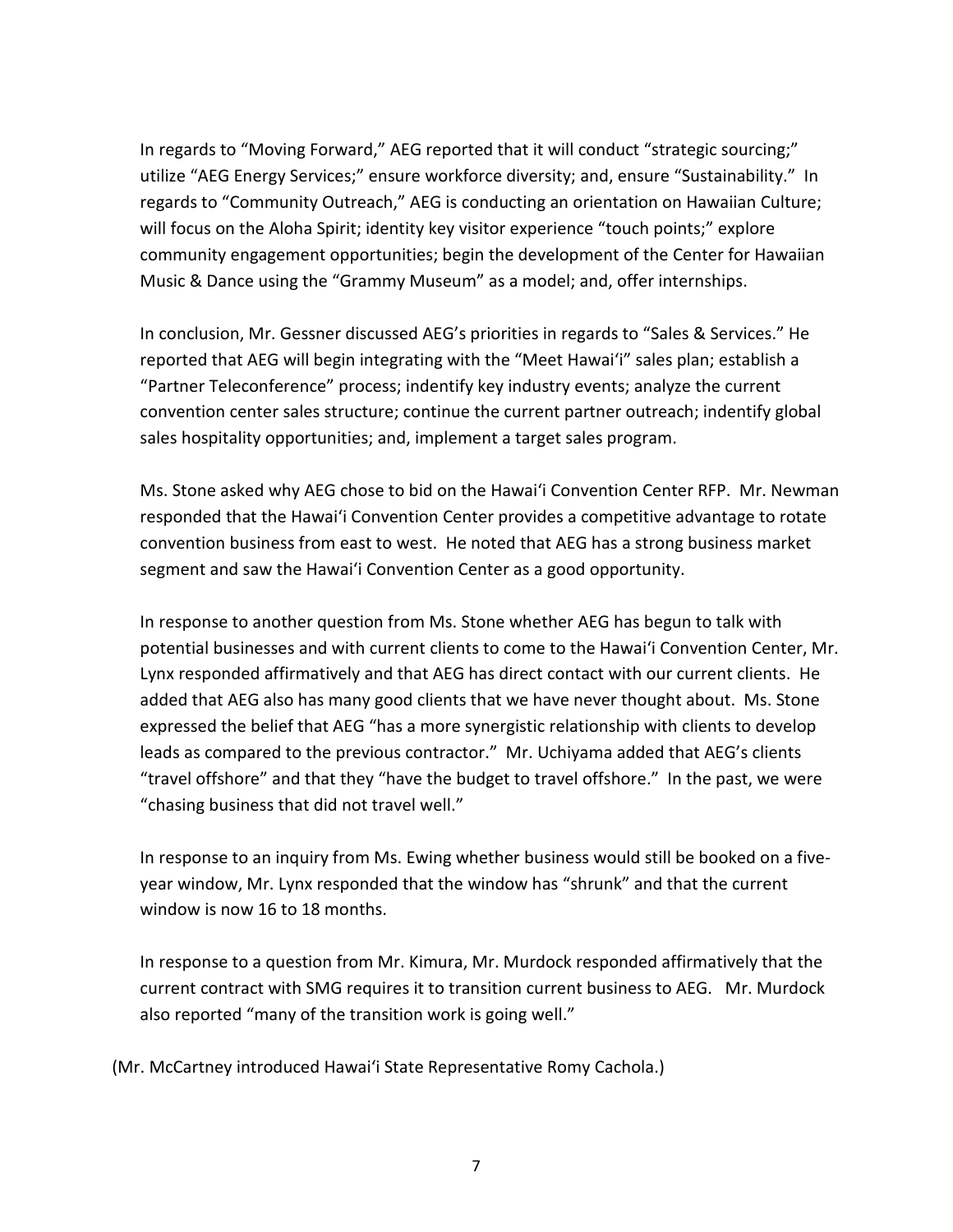## **8. Presentation, Discussion and Approval of Budget Change for Presidential Library** (This matter was discussed out of order under the Agenda.)

Mr. McCartney initiated a discussion on the need for a Presidential Library in Hawai'i. He noted Hawai'i's efforts for the APEC meetings to be conducted in Hawai'i. APEC allowed Hawai'i to showcase itself as a meetings destination. He stated that HTA would be working with the Lieutenant Governor's Office to promote Hawai'i as a location for the Presidential Library and that State general funds would be allocated to HTA to expend for the Library. Mr. Lynx added that having a Presidential Library in Hawai'i is a "game changer" and we will see "immediate benefits" in the Meetings, Conventions and Incentive ("MCI") market.

Mr. McCartney introduced the following members of the "Hawai'i Presidential Center" team: A. J. Halagao (HEI), Senior Advisor, and Robert Perkinson (Special Assistant to the Chancellor), Project Director. Mr. Halagao provided a PowerPoint presentation.

Mr. Perkinson provided a background of Presidential Centers and noted that typically an office was created to promote the Presidential Center and that office subsequently became part of the Center. He stated that Hawai'i is currently competing with Chicago and we "may have a Presidential Center in two places." The Hawai'i Presidential Center Committee is looking at Kakaako as the location for the Presidential Center, which will include a building with outstanding features. The Kakaako location will allow the Center to have "a lot of synergy" with the medical school and the future development by Kamehameha Schools.

Mr. Halago added that the facility would be "less historical but more forward oriented." He discussed the major components of the Presidential Center. He stated that the first major component of the Center is that it would be promoted as a "convening institute" to bring people together and will be consistent with Hawai'i's Aloha Spirit. He further stated that the "tag line" will be "thought and action", which would separate Hawai'i from other Presidential Centers. The second component is that the Center will be an "Education Center" for learning and teaching. A third component of the Center would be to serve as a museum. At this time, a video promoting Hawai'i that was produced by the Committee and previously shown to the President Obama was also shown to the Board.

Mr. Togashi distributed a "revised" Memorandum of Agreement Between The Office of the Lieutenant Governor State of Hawai'i and the Hawai'i Tourism Authority ("MOU"). In response to a request from Ms. Ewing, Mr. McCartney confirmed that the funds being allocated to the HTA would be reflected in the HTA's budget under the Administrative budget category.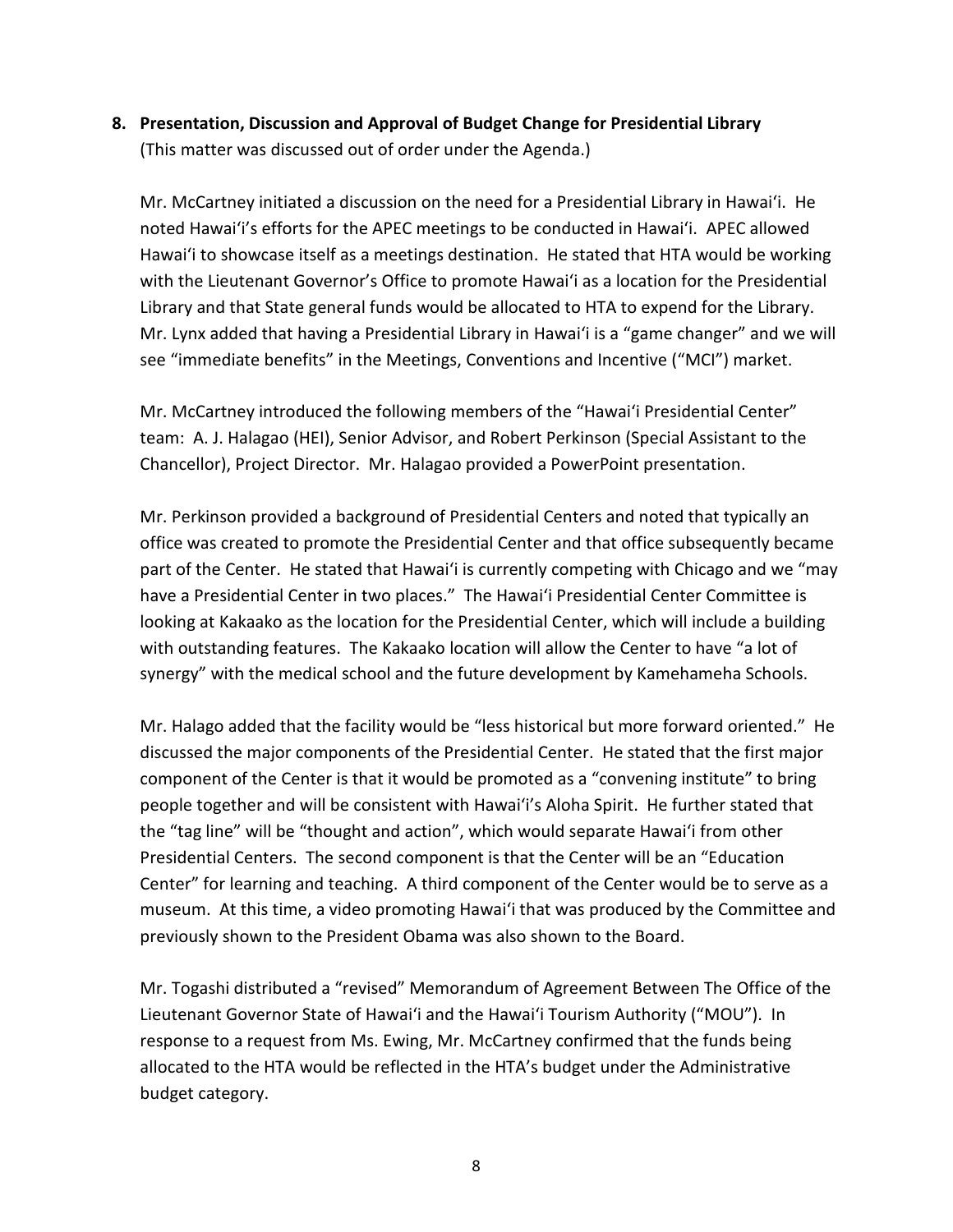Ms. Kamiya, Chief of Staff for the Office of the Lieutenant Governor, discussed how the Legislature appropriated funds to the Lieutenant Governor's ("LG") Office for promoting Hawai'i as a location for the Presidential Center. She expressed appreciation for allowing the LG Office to utilize the HTA's "expertise" and noted that the LG Office will "retain oversight and responsibility for the funds appropriated by the Legislature."

Mr. Rae asked why are the funds "passed through" the HTA. Ms. Kamiya responded that the LG Office desires to partner with HTA to utilize the HTA's expertise to "fund opportunities quickly." Mr. McCartney added that this relationship will be a "natural fit with MCI" efforts.

Mr. Kimura asked who has the "final say on how the funds would be spent," especially if the HTA may object to how the funds are being spent? Mr. Perkinson responded that HTA would be asked to transfer the funds to a IRC  $501(c)(3)$  organization and the funds would subsequently be expended in a manner consistent with the goals of the organization. The  $501(c)(3)$  organization would also subsequently execute a contract with the HTA and additional terms and conditions would be provided in that contract regarding the manner under which the funds would be spent. Mr. Murdock added that the funding process would be similar under a HTA product development contract managed by the HTA.

Mr. Kimura further asked whether we should be discussing the contract terms between the LG Office and HTA for HTA to facilitate the expenditure of funds from HTA to the  $501(c)(3)$ organization. Mr. Fitzgerald also asked whether we should be discussing the terms and conditions of both the MOU and the contract between HTA and the 501(c)(3) organization. He further asked what is HTA's accountability for the funds and what amount of staff time would be allocated to this project. Mr. Corteway expressed a desire to "see a contract with the 501(c)(3) organization before HTA can fund the contract."

Mr. Perkinson expressed concern with any time constraints in expending funds because presentations would need to be made in December. Mr. Williams noted that the approval being requested is the MOU that established a "relationship with the LG." Mr. McCartney added that the Board would also need to amend its budget to accept the funds from the LG Office. Mr. Fitzgerald referred to the HTA's responsibilities expressed in the MOU under Section III. B. (3) and (4).

Ms. Stone suggested that the MOU should be amended to recognize that the MOU is "subject to the terms" of the contract between the HTA and the  $501(c)(3)$  organization.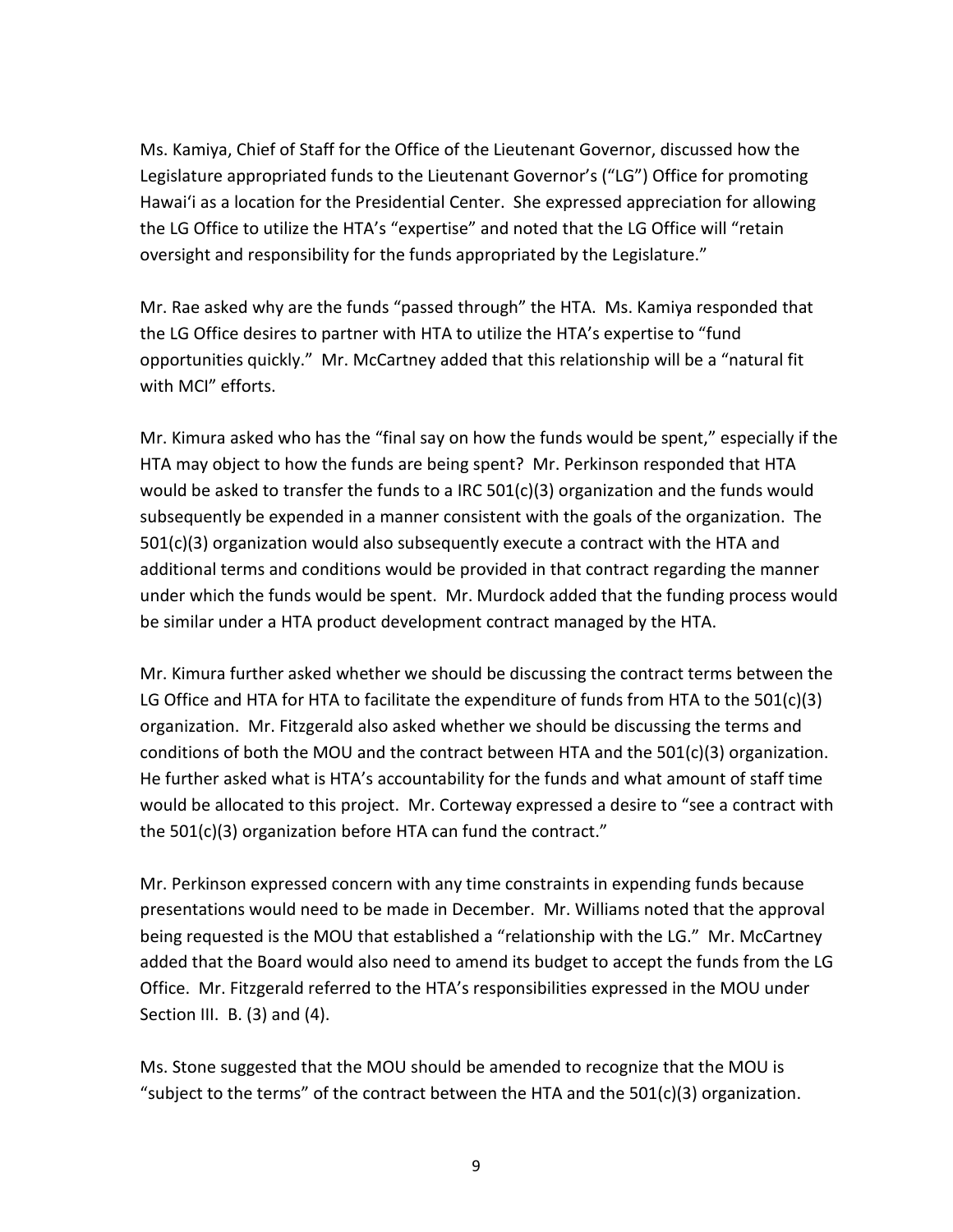Consequently, the "actions" of the  $501(c)(3)$  organization would be incorporated into the MOU. Mr. Kimura added that Mr. Murdock should review the bylaws of the  $501(c)(3)$ organization to ensure that it is consistent with "HTA expectations." Ms. Stone further expressed her belief that "oversight in the MOU is clear enough that it is in the LG Office."

Ms. Stone made a motion to approve the MOU between the HTA and the LG Office and to amend the HTA budget to accept \$190,000. Ms. Ewing seconded the motion. Mr. Williams stated that "none of the funds would be expended until we have a contract" with the 501(c)(3) organization and that Mr. Murdock would "review" the contract.

Mr. Fitzgerald stated that he did "not agree that it is a relationship MOU because the HTA is obligated to assume responsibilities" and that he is "concern about HTA staff time" being used after the contract is executed. Mr. Stone replied that "staff has performed well to execute and implement contracts" and that she is "comfortable with the MOU as it is currently written." Mr. McCartney added that he will provide reports to the Board.

The motion was unanimously approved by all members of the Board present at the meeting and without any reservations.

#### **5. Review of Recent and Upcoming Permitted Interactions**

Mr. Sala and Mr. Williams reported that they met to discuss the "art work at the convention center" during the Food & Wine Festival.

Mr. Williams and Mr. Kimura reported that on September 4, 2013, they jointly met with Mr. Seijun Wakugawa, the Okinawan Prefectural Government's Director General of Culture, Tourism, and Sports, and his colleagues, Mr. T. Shinoda and Mr. K. Tamaki.

Mr. Williams and Ms. Ewing reported that they met with Kauai County officials "last week."

The meeting was recessed at 12:25 p.m. The meeting was reconvened at 12:34 p.m.

### **6. Presentation and Discussion on Visitor Statistics**

Mr. Nahoopii referred to the "HTA Key Performance Indicators Dashboard" for the Board's consideration and discussion. He continued with a PowerPoint presentation entitled "Current Visitor Data, August 2013." Initially, he provided an Overview of visitor data and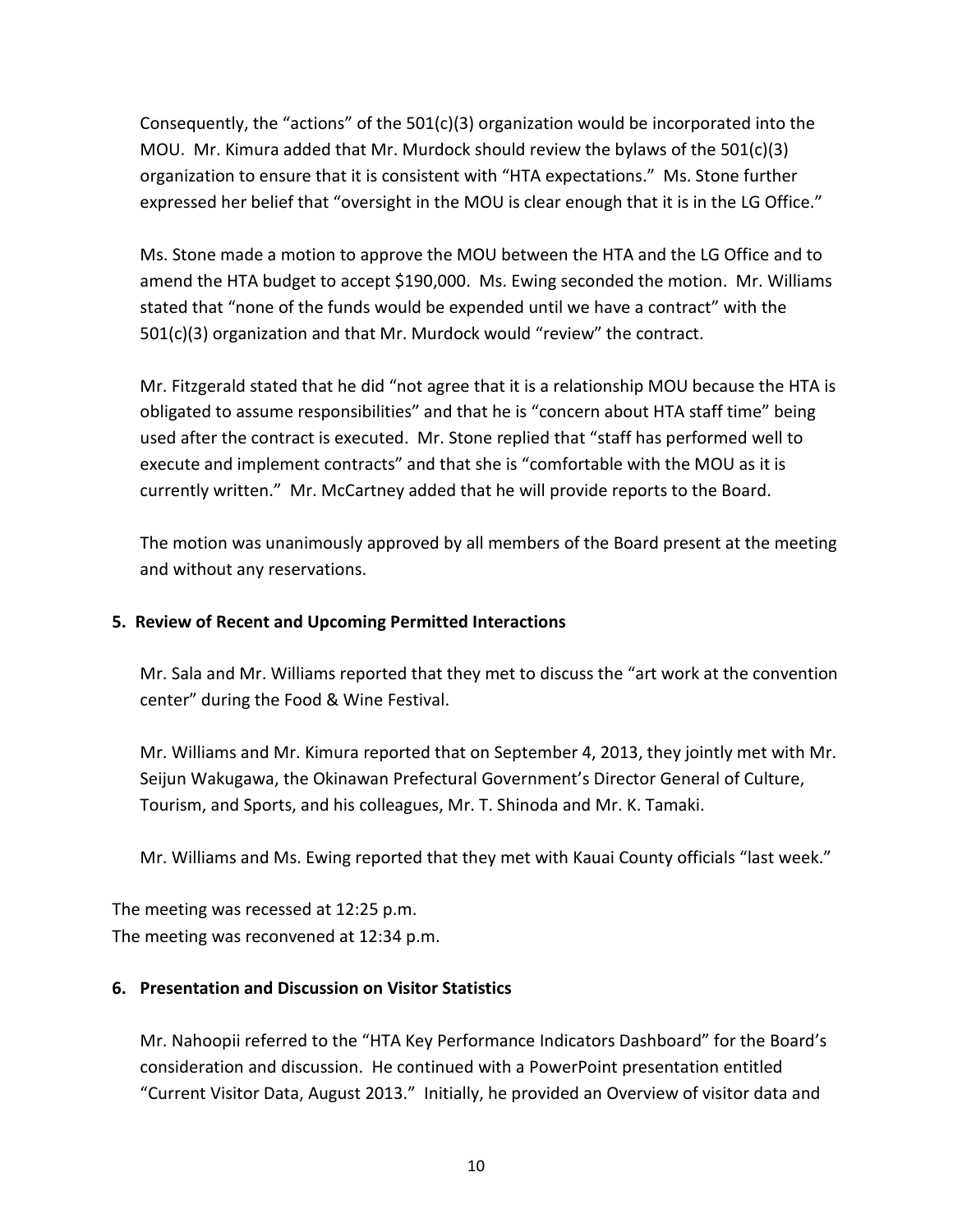reported that in 2013 year-to-date, visitors contributed \$41 million per day to Hawai'i's economy. This reflected an upward trend from an average \$38 million per day in 2012 yearto-date. For the month of August 2013, visitors spent \$1.2 billion and .8% over last year. However, compared to August 2012, the average daily spending decreased by 1.7% at \$189 per person.

Mr. Nahoopii discussed in further detail the August 2013 year-to-date visitor data. He reported that in regards to the "Key Performance Indicators," the visitor arrival targets are "on point" but visitor spending was below target because of a weaker than anticipated Japan performance. In regards to "Island Distribution," he reported that most islands showed year-over-year arrivals growth but only moderate growth against targets, especially on Hawai'i Island. He stated that we "need more work to distribute to the neighbor islands."

Mr. Nahoopii also reported that overall total air seats for August 2013 increased by 2.9%. Honolulu International Airport showed a big increase because of more flights. There was a growth in scheduled seats and less from charter seats because more visitors are going on scheduled seats from the Japan market. Mr. Nahoopii further reported that although total arrivals rose another 2.5%, there was a slight decline in U.S. West but does not seem to be a trend. The average daily census also grew 2.5% in August 2013.

In regards to visitor spending, Mr. Nahoopii reported that visitor expenditures were slightly down in August but the strong growth during the beginning of the year kept the HTA on track to achieve its year-to-date target. The highest growth in visitor expenditure was from lodging (up 11.2%) and transportation (up 6.1%). Visitor expenditure for shopping fell by 20.6% primarily by the Japan visitors.

Mr. Nahoopii reported that statewide occupancy dropped 2.9% to 78.9% occupancy in July 2013. However, the average daily rate for July 2013 increased to \$241.63 (up 11.8%). He added that Maui's occupancy rate has been increasing since September 2012 and was the only island to show growth (up 2.3%) in June 2013.

In regards to arrivals from the major markets, all major markets showed moderate growth except from the U.S West (down 1.3%). However, the developing markets (i.e., China, Korea, Europe and Oceania) showed "aggressive growth in August 2013.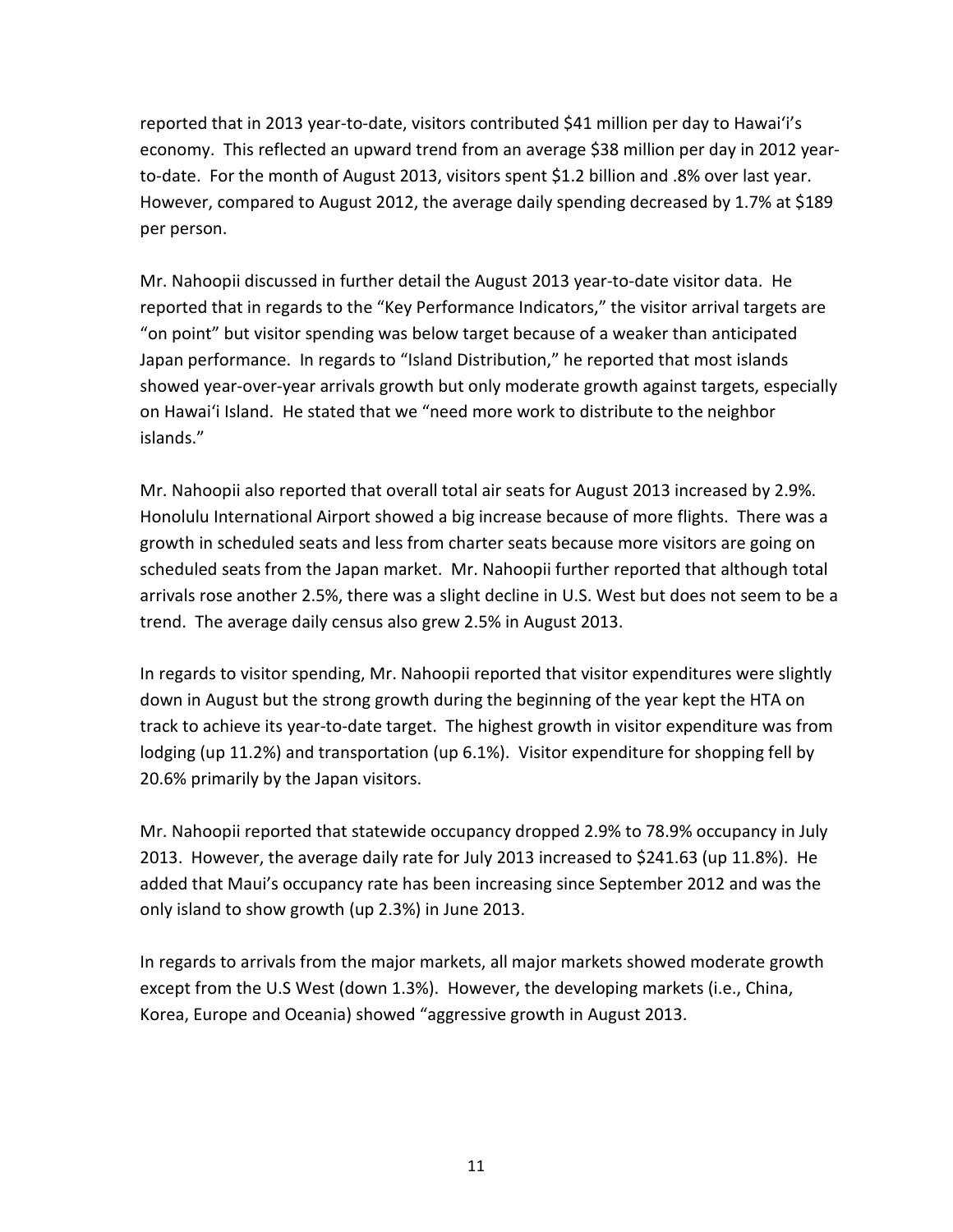Mr. Kimura initiated a discussion of seats availability and arrivals from Japan and U.S. West. He noted that if there are more seats, HTA should continue to support marketing initiatives to fill those seats. Mr. Uchiyama concurred.

Mr. Nahoopii continued with another PowerPoint presentation entitled "Airline Seat Capacity and Hotel Capacity" that was prepared in response to questions from Board members after a presentation by the HTA's airlift contractor on August 21, 2013. Initially, Mr. Nahoopii opined that although he expects air seat capacity to surpass its peak in 2006, the load factor has tapered off because we have not been able to fill the seats. He reported that statewide occupancy is still lower than its peak while current air seats capacity has exceeded its peak. He further noted that although O'ahu occupancy is still high, neighbor island occupancy rate is low. He noted the frequent flights to O'ahu and the need to spread business to the neighbor islands.

Mr. Nahoopii offered possible reasons for the slow growth in occupancy while air seats have increased. One possible reason is that cruise ship passengers are staying on ships and thereby increasing demand for air seats. Cruise passengers who arrive by air have been steadily increasing since 2009. He also reported that cruise ship berths only added approximately 1.5% more available visitor units per year. Currently, cruise passengers are not a significant factor for the increase in air seats.

Another possible reason offered by Mr. Nahoopii is hotel "rate resistance." He noted a trend downward for growth in hotel usage while condominium usage is still going strong in 2013. Use of hotels has decreased while condominium use has increased.

Ms. Stone initiated a discussion of the evolving time-share industry that may also contribute to increase visitor accommodations. She discussed the process a person may use to acquire a time-share interest, such as purchasing "points" to stay at any time-share facility worldwide; purchasing time at a building (traditional process); or, purchasing a condominium unit and assigning the unit to a hotel pool when not being used by the owner. Ms. Stone expressed the belief that "the future should recognize that stand alone hotels may not be supported."

Mr. Kimura inquired, "If we ask airlines to increase capacity, how are we supporting that capacity with hotel occupancy?" Mr. McCartney responded that the "occupancy numbers do not accurately reflect total rooms available" because we do not have good information of total rooms available. He added that we are "not ready yet to say that we have more